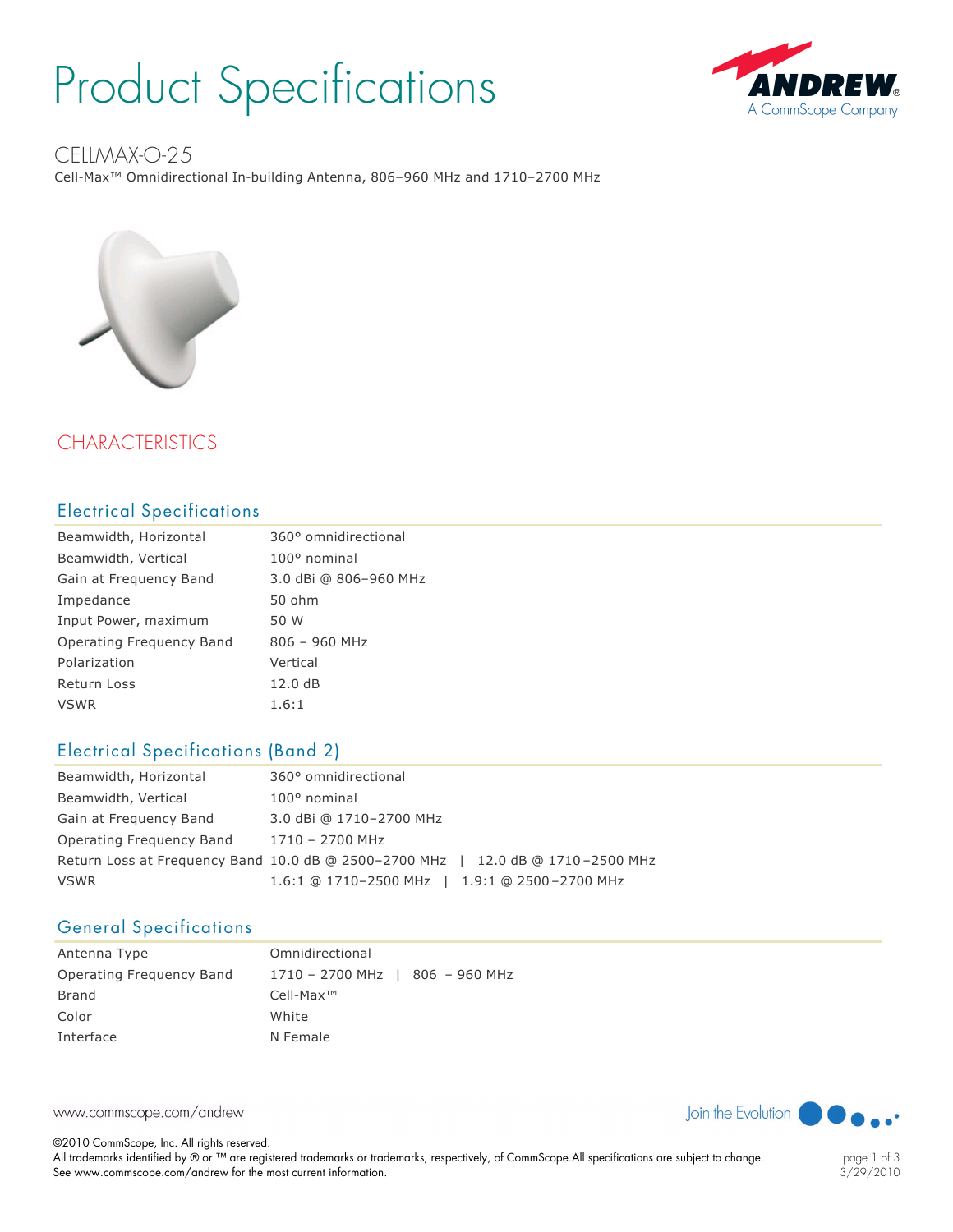# Product Specifications



CELLMAX-O-25

| Package Quantity |                    |
|------------------|--------------------|
| Pigtail Cable    | RG58, plenum rated |
| Radome Color     | White              |
| Radome Material  | ABS, UV resistant  |

#### Mechanical Specifications

| Mounting       | Thru-hole ceiling mount (optional) |
|----------------|------------------------------------|
| Pigtail Length | $254.0$ mm   10.0 in               |

#### Environmental Specifications

| Application           | Indoor                                        |
|-----------------------|-----------------------------------------------|
| Operating Temperature | $-40$ °C to $+60$ °C ( $-40$ °F to $+140$ °F) |
| Relative Humidity     | Up to $100\%$                                 |

#### Dimensions

| Diameter, maximum | 165.00 mm   6.50 in         |
|-------------------|-----------------------------|
| Height            | 85.00 mm   3.35 in          |
| Length            | 165.00 mm   6.50 in         |
| Net Weight        | $0.30 \text{ kg}$   0.66 lb |
| Width             | 165.00 mm   6.50 in         |

#### Packed Dimensions

| Height          | 150.0 mm   5.9 in    |  |
|-----------------|----------------------|--|
| Length          | 180.0 mm   7.1 in    |  |
| Shipping Weight | $0.42$ kg   0.93 lb  |  |
| Volume          | $0.0049 \text{ m}^3$ |  |
| Width           | 180.0 mm   7.1 in    |  |

#### Regulatory Compliance/Certifications

**Agency Classification** RoHS 2002/95/EC



#### Electrical Performance - Custom



©2010 CommScope, Inc. All rights reserved.

All trademarks identified by ® or ™ are registered trademarks or trademarks, respectively, of CommScope.All specifications are subject to change. See www.commscope.com/andrew for the most current information.